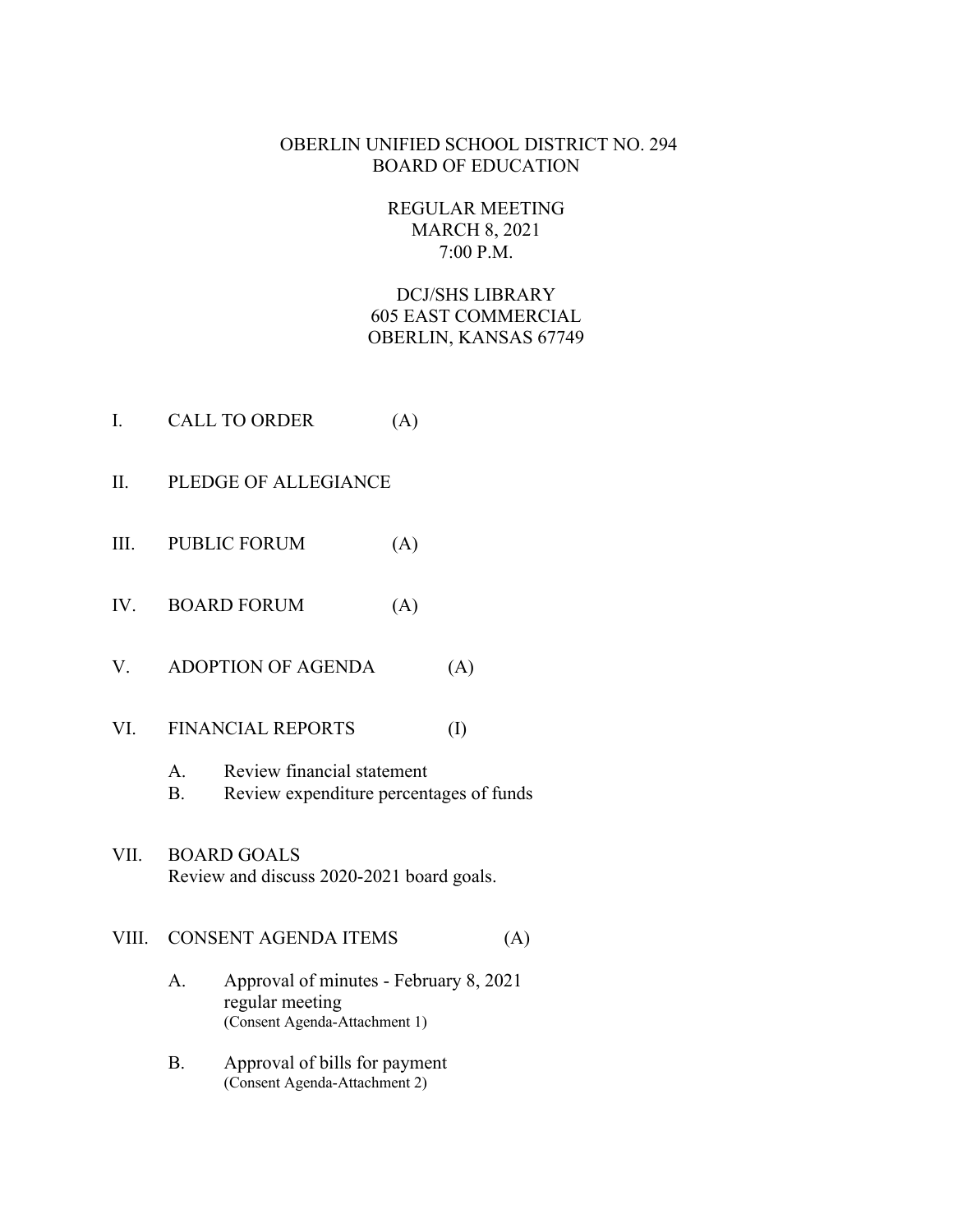- C. Approval of new hire Robin Eskew
- IV. ANNUAL AGENDA ITEMS AND REPORTS (I) Open to Board Member Reports/Discussion

#### X. ITEMS FOR DISCUSSION

- A. POLICY COMMITTEE (D) The Policy committees will recommend the updates on sections K, L, M and N of the policy book for review by the Board.
- B. ELEMENTARY SPORTS (D) Brandon Gehring to discuss allowing 6th graders to play Jr High Sports
- C. CAPITAL OUTLAY LIST COSTS (D) (See Handouts - not complete)
- D. POSSIBLE HIRES Additional elementary teacher. Upper grades Part-time Curriculum and Instructional coordinator/At-Risk
- E. REVIEW OF SHOOTING SPORTS Insurance and Grade Levels
- F. DISCUSSION OF LOB AVERAGE

#### XI. EXECUTIVE SESSION

An executive session is needed to discuss personnel matters and Administrative Contracts

#### XII. ACTION ITEMS

- A. CLASSIFIED SALARIES (A) Approve increase in pay for Classified Staff B. HIGH SCHOOL PARKING LOT BIDS (A) See handout C. FLORA EDWARDS SCHOLARSHIP RECOMMENDATIONS (A) D. APPROVAL OF RE-CABLING PROJECT - ALL BUILDINGS (A) (Action Items - attachment 3) E. SOFTENING COVID-19 RESTRICTIONS (A)
	- 1. Masks Recommended not required Faculty and Students